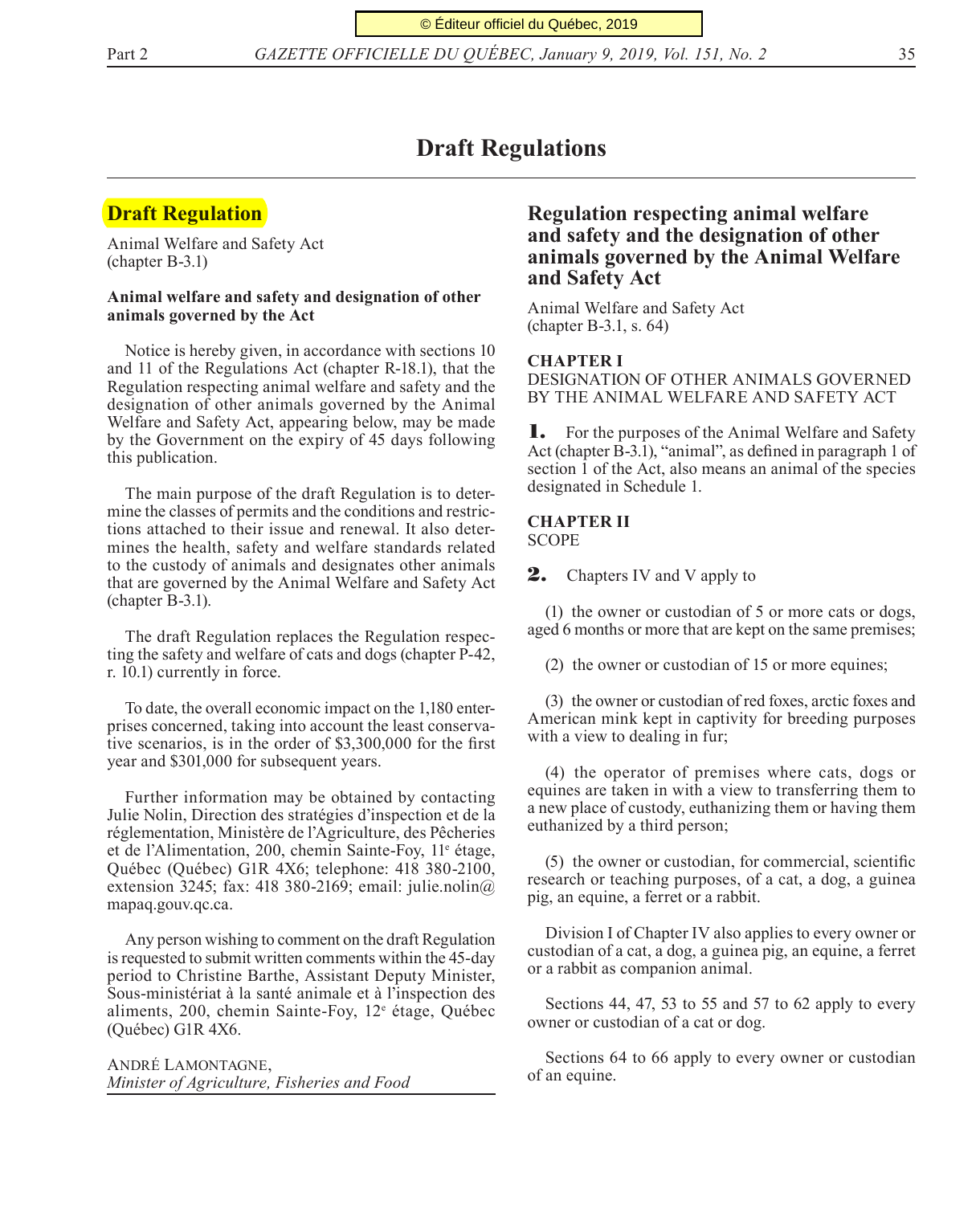**3.** Despite section 2, Chapters IV and V do not apply in the case of agricultural, veterinary medicine, teaching or scientific research activities carried on in accordance with generally recognized rules.

## **CHAPTER III PERMITS**

#### **DIVISION I** EXEMPTIONS

4. The following persons are exempted from the requirement to hold a permit referred to in section 16 or 17 of the Animal Welfare and Safety Act (chapter B-3.1):

(1) a veterinary surgeon in the performance of duties;

(2) the operator of a transportation enterprise, for the duration of the transportation;

(3) an owner or custodian holding a Certificate of Good Animal Practice issued by the Canadian Council of Animal Care with respect to the use of animals for research or teaching;

(4) the operator of premises certified by ANIMA-Québec;

(5) a person having temporary custody of animals for an animal show or competition.

**5.** The owner or custodian of 15 or more equines is exempted from the requirement to hold the permit referred to in section 17 of the Animal Welfare and Safety Act (chapter B-3.1) where the owner or custodian

(1) holds a permit of the "premises where equines are taken in" class referred to in paragraph 2 of section 11; and

(2) holds a certificate issued by an organization in the equine field that meets the requirements provided for in the Code of Practice for the Care and Handling of Equines of the National Farm Animal Care Council.

**6.** The following persons are exempted from the requirement to hold the permit referred to in section 18 of the Animal Welfare and Safety Act (chapter B-3.1):

(1) the holder of an aquaculture licence or a fishing pond licence referred to in section 4 of the Act respecting commercial aquaculture (chapter A-20.2);

(2) a person who breeds an animal of a species identified in Schedule 2.

7. A person who holds a certificate issued by an organization in the equine field that guarantees that the person meets the requirements provided for in the Code of Practice for the Care and Handling of Equines of the

National Farm Animal Care Council is exempted from the requirement to hold the permit referred to in section 19 of the Animal Welfare and Safety Act (chapter B-3.1).

8. The operator of a pet shop that does not keep or offer for sale a cat, dog, guinea pig, ferret or rabbit is exempted from the requirement to hold the permit referred to in section 20 of the Animal Welfare and Safety Act (chapter B-3.1).

## **DIVISION II**

CLASSES OF PERMITS

**9.** The permit as owner or custodian of 15 or more cats or dogs, required under section 16 of the Animal Welfare and Safety Act (chapter B-3.1), includes the following classes:

(1) owner or custodian of 15 to 49 cats or dogs;

(2) owner or custodian of 50 or more cats or dogs.

10. The permit for breeding red foxes, American mink or any other animal or fish, required under section 18 of the Animal Welfare and Safety Act (chapter B-3.1), includes the following classes:

(1) breeding red foxes, arctic foxes or American mink with a view to dealing in fur;

(2) breeding an animal or fish for dealing in fur or in meat or other food products.

**11.** The permit for operating premises where cats, dogs or equines are taken in with a view to transferring them to a new place of custody, euthanizing them or having them euthanized by a third person, required under section 19 of the Animal Welfare and Safety Act (chapter B-3.1), includes the following classes:

(1) premises where cats or dogs are taken in;

(2) premises where equines are taken in.

## **DIVISION III**

ISSUE AND RENEWAL

**12.** A permit required under any of sections 16 to 20 of the Animal Welfare and Safety Act (chapter B-3.1) is issued on the following conditions:

(1) the applicant sends to the Minister an application in writing;

(2) the applicant pays the costs and fees payable to the Minister of Finance;

(3) the applicant attaches to the application the complete documents required under section 17.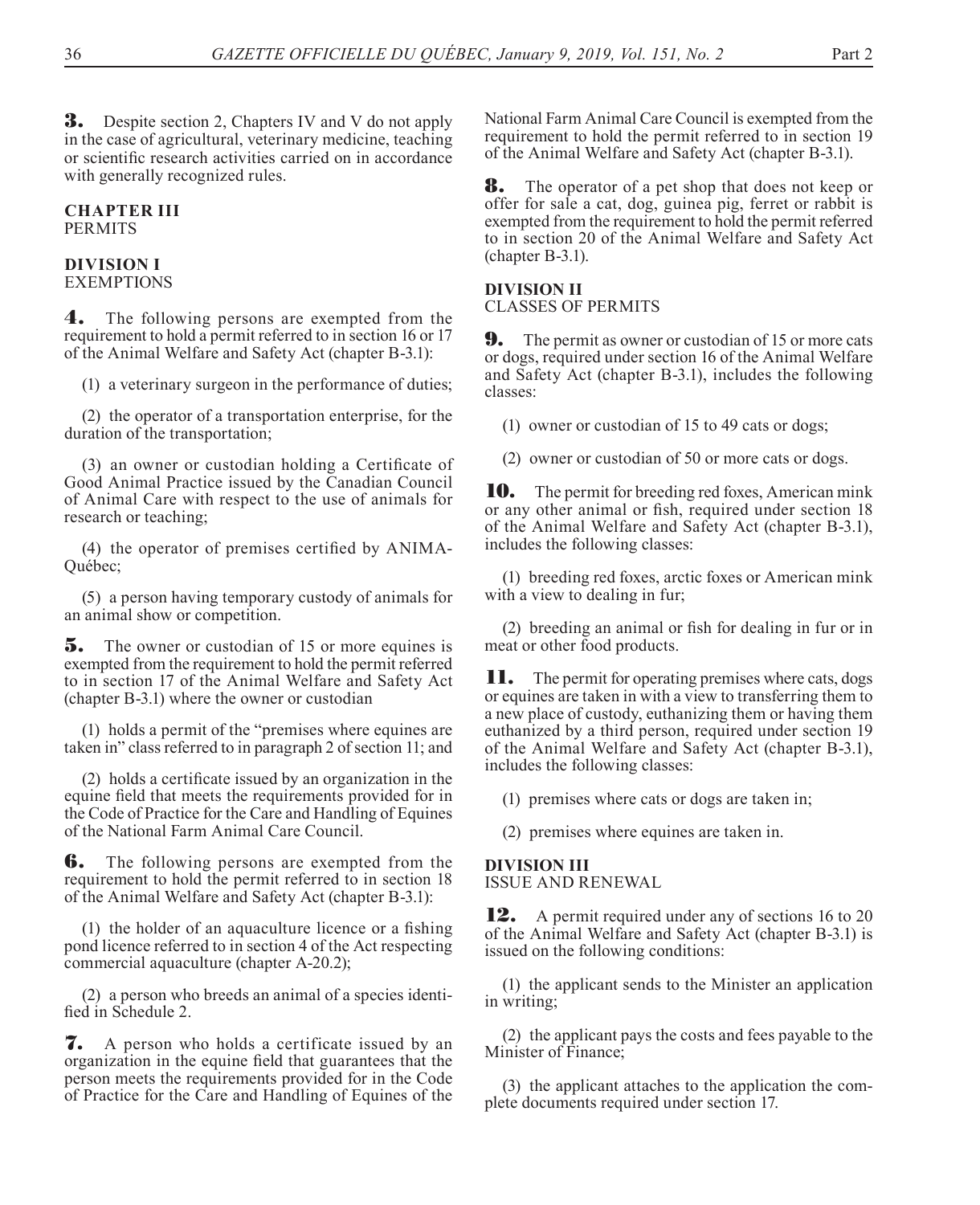**13.** The application must contain

(1) the name, address and contact information of the applicant and, in the case of a legal person, partnership or association, those of the duly mandated director or associate duly mandated to file the application;

(2) where applicable, the business number assigned to the applicant pursuant to the Act respecting the legal publicity of enterprises (chapter P-44.1);

(3) the address of each premises where an animal is kept;

(4) the class of permit sought;

(5) a description of the activities involving animals that are carried out on each premises; and

(6) the number of persons, by place of custody, assigned to care for the animals.

The application must, in particular by signing, confirm the identity of the applicant, that of the applicant's representative or, in the case of a legal person, a partnership or an association, that of the director or associate duly mandated to file the application.

14. In the case of a permit of the "breeding of red foxes, arctic foxes or American mink with a view to dealing in fur" class, the application must also indicate the number of animals of breeding age.

**15.** In the case of the permits required under sections 16 and 17 of the Animal Welfare and Safety Act (chapter B-3.1), the application must also indicate the number of animals, by species, by place of custody and by room, of which the applicant is the owner or custodian and an estimate of the number of animals the applicant plans to own or have in custody.

Kittens and puppies less than 6 months old and equines less than 12 months old kept on the same premises as their mothers are excluded from the number.

**16.** In the case of the permits required under sections 18 to 20 of the Animal Welfare and Safety Act (chapter B-3.1), the application must also indicate the capacity, by species, of the place of custody.

**17.** The following documents must be attached to the application:

(1) a euthanasia protocol or an attestation that euthanasia will be carried out by a veterinary surgeon or under the immediate supervision of a veterinary surgeon;

(2) an attestation from the applicant that the place of custody and equipment comply with each of the requirements provided for in sections 26, 33 to 37, 40, 42 to 47 and, where applicable, that they comply with sections 48, 49, 54, 59, 60, 64, 65, 68, 69 and 71;

(3) an attestation from the applicant indicating whether the applicant was found guilty, in the last 5 years, of a criminal or penal offence in relation to the treatment of animals or the illegal possession of animals for which the applicant has not been pardoned;

(4) the written consent of the applicant authorizing the Minister to obtain from third persons personal information allowing to verify whether the applicant was found guilty, in the last 5 years, of a criminal or penal offence in relation to the treatment of animals or the illegal possession of animals.

**18.** A permit is renewed on the following conditions:

(1) its holder applies for the renewal in writing to the Minister before the expiry date of the permit;

(2) the applicant pays the fees payable to the Minister of Finance;

(3) the applicant indicates in the application any change to the information or documents provided with the application for the issue or the last application for renewal, and the changes made known to the Minister in accordance with section 19 or the applicant certifies the accuracy of the information or documents;

The application must, in particular by signing, confirm the identity of the applicant, that of the representative or, in the case of a legal person, partnership or association, that of the director or associate duly mandated to file the application.

19. Any change concerning any of the information or documents required for the application for the issue or renewal of a permit must be made known to the Minister in writing within 15 days following the change.

The first paragraph does not apply to the information referred to in subparagraph 6 of the first paragraph of section 13 and the information referred to in sections 14 and 15.

## **DIVISION IV** FEES AND COSTS

**20.** The cost for opening a file is set at \$126 for each application for the issue of a permit.

The fees payable for the issue or renewal of a permit are set at

(1) \$118, for a permit of the "owner or custodian of 15 to 49 cats or dogs" class provided for in paragraph 1 of section 9;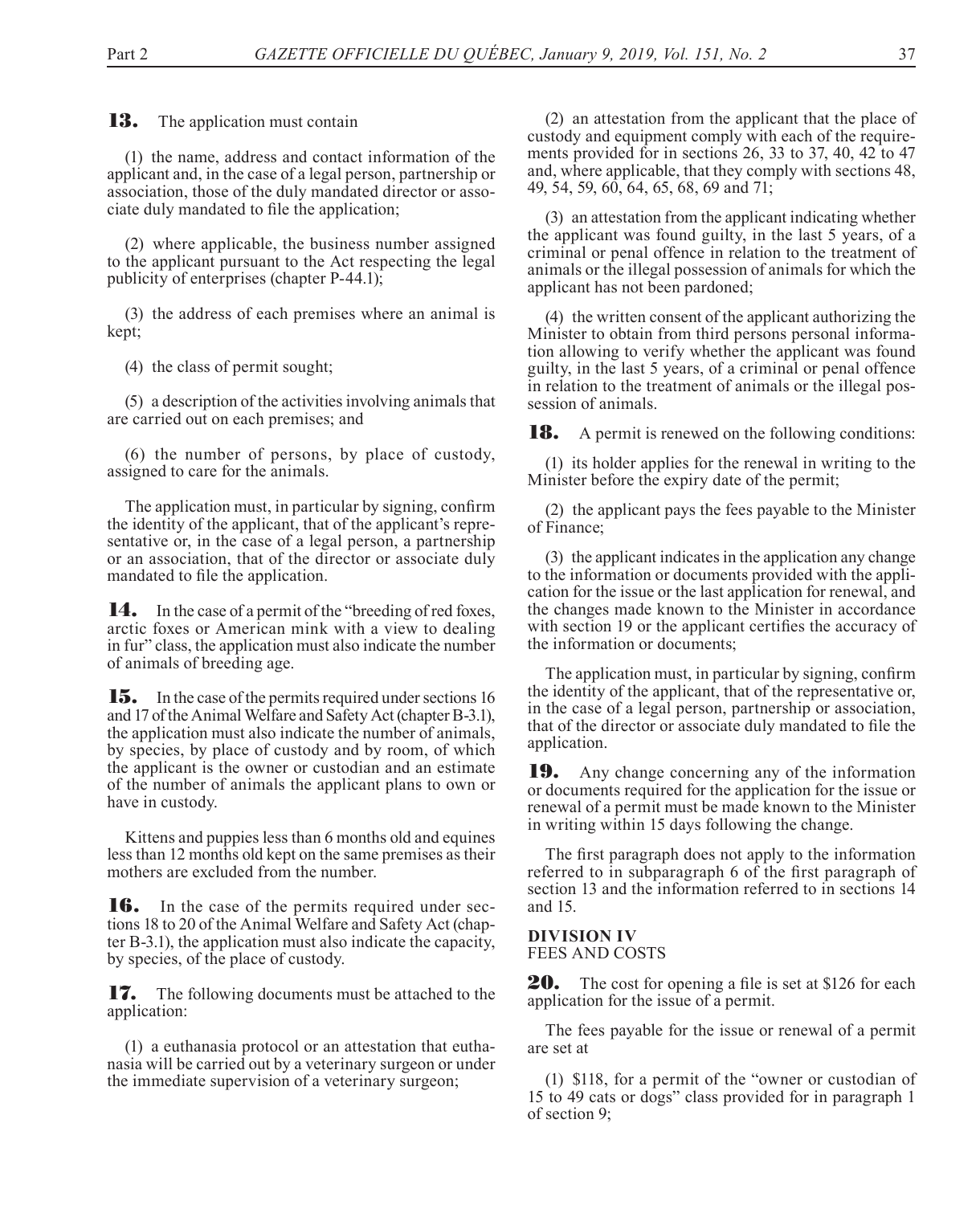(2) \$265, for a permit of the "custodian of 50 or more cats or dogs" class provided for in paragraph 2 of section 9;

(3) \$265, for each class of breeding permit provided for in section 10;

(4) \$265, for each class of permit for operating premises where cats, dogs or equines are taken in provided for in section 11; the fees are reduced to \$117 where the applicant is a non-profit legal person;

(5) \$118, for the permit required under section 17 of the Animal Welfare and Safety Act (chapter B-3.1);

(6) \$265, for the pet shop permit required under section 20 of the Animal Welfare and Safety Act (chapter B-3.1).

The costs for opening a file and the fees are not refundable.

**21.** The fees and costs payable are adjusted on 1 April of each year by a rate corresponding to the annual change in the All-Items Consumer Price Index for Canada for the 12-month period ending on 30 September of the preceding year. The change is calculated on the basis of the ratio between the index for the period mentioned before and the index for the period preceding the latter period. The index for a period is the average of the monthly indexes published by Statistics Canada.

The adjusted amount is reduced to the nearest dollar if it includes a fraction of a dollar less than \$0.50; it is increased to the nearest dollar if it includes a fraction of a dollar equal to or greater than \$0.50. The application of the rounding rule may not decrease the amount below its pre-adjustment level.

Where the adjusted amount cannot be rounded up to the nearest dollar, the amounts of the annual adjustments are deferred and accumulated until the fees payable include a decimal of \$0.50 or more.

The Minister publishes the result of the adjustment made under this section in Part 1 of the *Gazette officielle du Québec* and by any other means the Minister considers appropriate.

## **CHAPTER IV** GENERAL CUSTODY AND CARE STANDARDS

## **DIVISION I**

HEALTH, SAFETY AND WELFARE

**22.** Food and water to which an animal has access must be clean, fresh and free of contaminants.

**23.** It is prohibited to keep mostly outdoors an animal whose morphology, coat, age, health and adaptation level to heat or cold do not adequately protect the animal from the weather conditions to which it is exposed.

Where an animal's adaptation level to heat or cold is unknown, a gradual acclimatization period to being kept outdoors must be planned.

**24.** An animal must be groomed and have its claws, hooves or teeth kept at a normal length and form to avoid disease, difficulty eating, discomfort, injury or poor posture or gait.

25. An animal must have access at all times to an area that is dry, clean, full, comfortable and sufficiently large to allow the animal to lie on its side with its legs fully extended.

The area must provide shelter from the elements that may stress the animal or harm its health, including bad weather, sun, drafts, loud noise and harmful gases.

26. Animals with parasites or symptoms of disease must be separated from other animals to prevent contagion.

Animals of unknown state of health must be quarantined.

The confinement equipment used during isolation or quarantine must be cleaned daily and disinfected at the same frequency in the presence of animals that are sick or have parasites.

27. Animals must exercise, in keeping with their biological needs.

28. Before giving birth, females must be separated from other animals in a calm location suitable for birthing.

Separate custody must be maintained for 4 weeks following birthing in a location where mothers may have free access to the litter or, if necessary, be able to isolate themselves from their litter.

29. The following animals must be kept separate:

- (1) incompatible animals;
- (2) aggressive animals;

(3) except for the mating period, females in heat and non-castrated males of breeding age.

**30.** Animals must be euthanized in a place separate from the place where other animals are kept.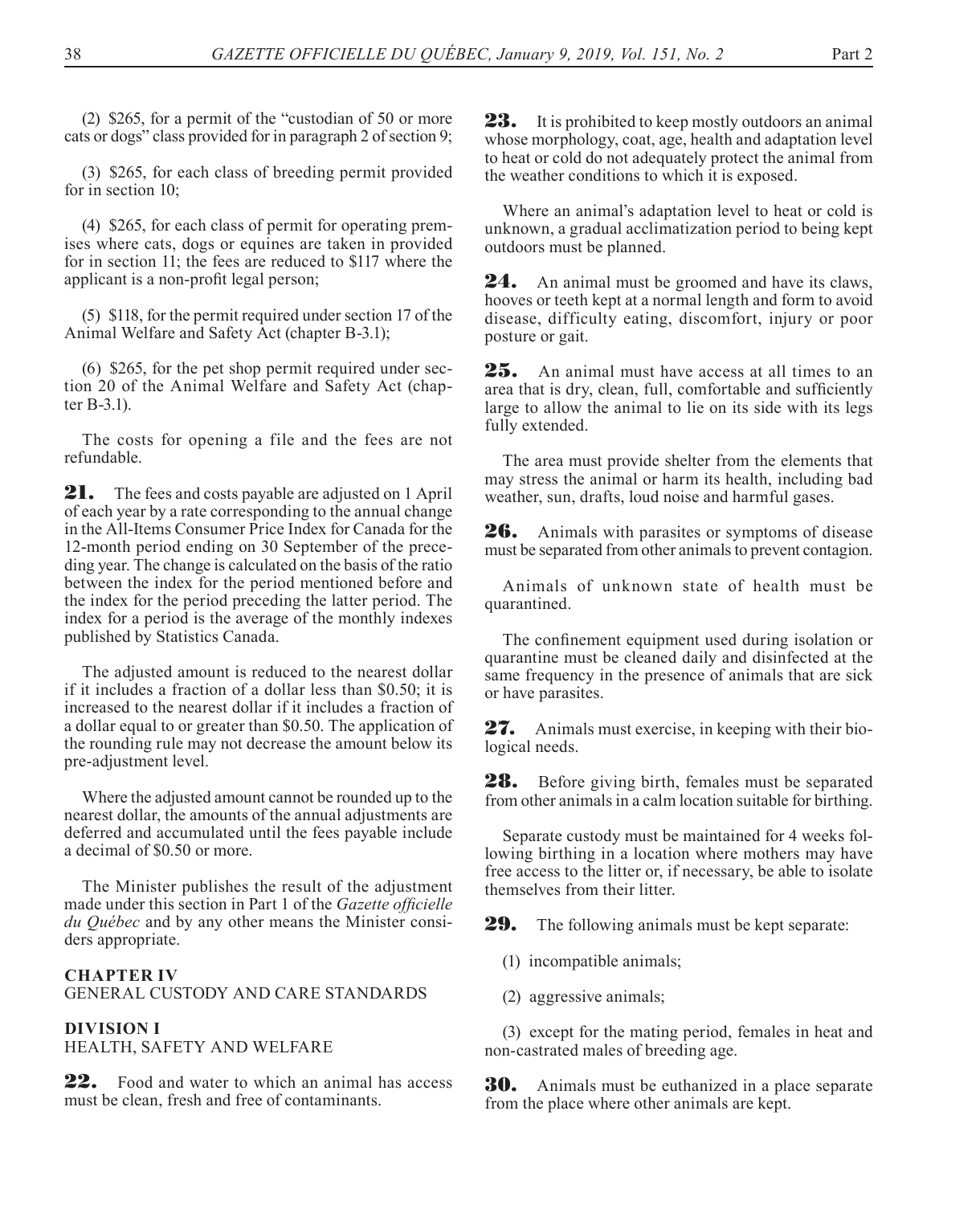**31.** An animal's carcass must be removed without delay from the immediate environment of other animals.

#### **DIVISION II** PLACE OF CUSTODY

**32.** The place of custody and the immediate environment of animals must be clean and free of waste, products, objects or materials that pose a threat to the safety or welfare of the animals.

Feces, urine and soiled material must be removed daily from indoor areas and regularly from outdoor areas to avoid their accumulation.

**33.** The inside of the premises must be ventilated to prevent the concentration of contaminants.

**34.** The indoor temperature and humidity rate of the premises must be maintained at a level meeting the biological needs of the animals on the premises.

**35.** The inside of the premises must be lighted to meet the biological needs of the animals and facilitate their inspection and that of the premises and equipment.

**36.** In addition to the provisions of section 5 of the Animal Welfare and Safety Act (chapter B-3.1), the premises must

(1) be made of durable, non-toxic, solid and stable materials;

(2) protect the animals from the adverse effects of the weather, in particular those from the wind, rain and intense heat or cold;

(3) prevent animals from escaping;

(4) prevent the intrusion of any other animal likely to harm the animals.

37. Floors and the lower portions of walls with which an animal may come into contact must

(1) be made of durable, non-porous, non-toxic, smooth materials that can be washed and disinfected easily;

(2) be free of mould and corrosion;

(3) be in good condition and free of holes other than those for urine drainage, with no parts jutting out and no sharp edges or other potential causes of injury;

(4) allow the drainage or rapid and complete absorption of liquids.

The requirements do not apply to a dwelling house.

**38.** Where the premises include a park, it must comply with section 36.

The park must also

(1) have an enclosed area in good condition, free of parts jutting out and sharp edges or other potential causes of injury;

(2) be large enough to allow a number of animals to run free together;

(3) contain an area large enough to protect the animals from the adverse effects of the weather, in particular those from the wind, rain and intense heat or cold;

(4) have a surface that drains easily.

**39.** An owner or custodian must have a cleaning, disinfection and vermin control protocol and must comply with it.

The protocol must include

(1) the frequency of the cleaning and disinfecting of the premises and the equipment therein;

(2) the order in which the cleaning and disinfecting must be done;

(3) the products used for the cleaning and disinfecting, their concentration and the instructions on their use; and

(4) the vermin control procedure to be used.

Every person who has custody of an animal must be able to consult the protocol on the premises.

The requirements do not apply to a dwelling house.

#### **DIVISION III** EQUIPMENT

**40.** The equipment that may come into contact with an animal must

(1*)* be appropriate to the physical characteristics of the animal;

(2) be easy to wash and disinfect; and

(3) be made of a non-toxic material.

An animal's water and food container or dispenser must, in addition,

(1) be in good condition, solid, easily accessible and free of potential causes for injury;

(2) be designed and installed to avoid spills and contamination.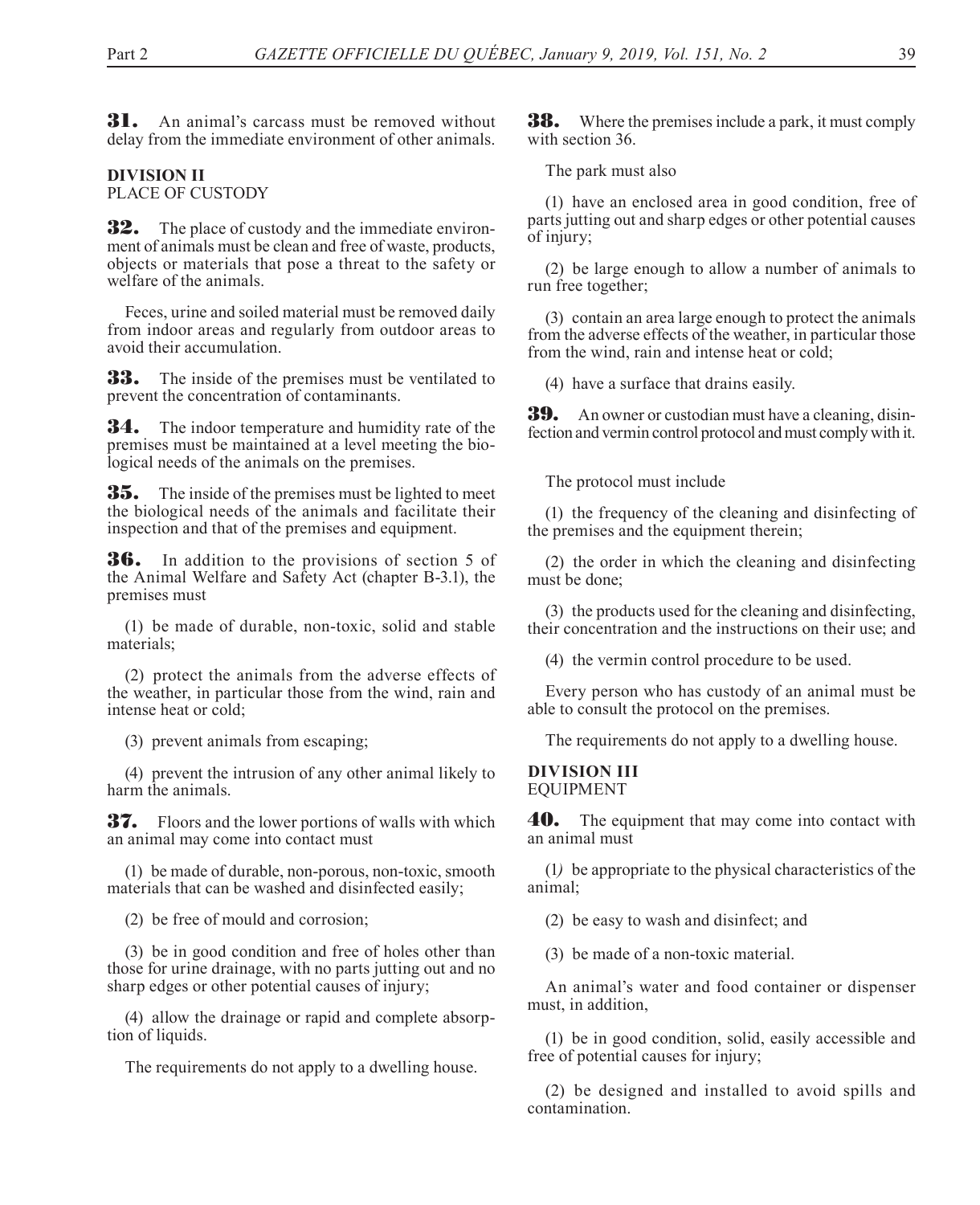**41.** The equipment must be clean and disinfected before being used for a new animal.

42. Cleaning and disinfection products must be kept out of reach of animals.

**43.** Confinement equipment, such as a cage, an enclosure or a stall, must be clean and free of waste, products, objects or materials that pose a threat to the safety or welfare of the animals.

In addition, feces, urine and soiled litter must be removed daily.

44. Except when used for transportation, confinement equipment must be sufficiently large for the animal to stand up and sit normally, turn around easily and lie on its side with its legs fully extended.

The equipment must

(1) be made of durable, non-porous, non-toxic, smooth materials that can be washed and disinfected easily;

(2) be free of mould and corrosion;

(3) be solid and stable;

(4) be built and installed to prevent the escape of the animal and any injury or stress inflicted by another animal not kept therein;

(5) be in good condition and free of parts jutting out and sharp edges or other potential causes of injury;

(6) be sufficiently ventilated;

(7) have a wall with an opening large enough through which the animal can easily see outside and can easily be observed;

(8) prevent the intrusion of any other animal likely to harm the animal.

**45.** The floor of the confinement equipment must be flat, have a non-slip surface and be rigid enough for the animal to stand up without sagging. It may have a slope that does not exceed 4%.

The floor must be designed so that the animal cannot pass through it or its legs get stuck in it.

46. Confinement equipment must be installed so that there is no contamination between equipment.

47. A restraint such as a chain or a rope that is used to attach an animal outdoors must

(1) not be liable to get stuck or shortened;

(2) not cause discomfort for the animal;

(3) allow the animal to move about freely and safely; and

(4) allow the animal to reach its food and water.

## **CHAPTER V**

SPECIAL CUSTODY AND CARE STANDARDS

### **DIVISION I**

PREMISES WHERE CATS, DOGS OR EQUINES ARE TAKEN IN WITH A VIEW TO TRANSFERING THEM TO A NEW PLACE OF CUSTODY, EUTHANIZING THEM OR HAVING THEM EUTHANIZED BY A THIRD PERSON

**48.** Not more than 20 cats may be kept in a community in the same room of the place of custody.

The room must offer each cat a minimum accessible area of 1.7 square metres.

**49.** The isolation of cats, dogs or equines when they are sick or have parasites, or their quarantine when their state of health is unknown, must be carried out by removing them

(1) to a room specifically reserved for that purpose, in the case of cats and dogs;

(2) to a facility specifically reserved for that purpose, in the case of equines.

The room reserved for isolating cats or dogs must be separate from the room reserved for putting them in quarantine.

**50.** The equipment used to keep and take care of animals isolated or quarantined must be installed so as to avoid direct contact between animals and reduce the risk of contamination. It must be cleaned and disinfected before being used for a new animal and each day in the presence of animals that are sick or have parasites.

**51.** Traffic of persons between the isolation site or the quarantine site and other sections of the place of custody must be limited to prevent the spread of disease or parasites.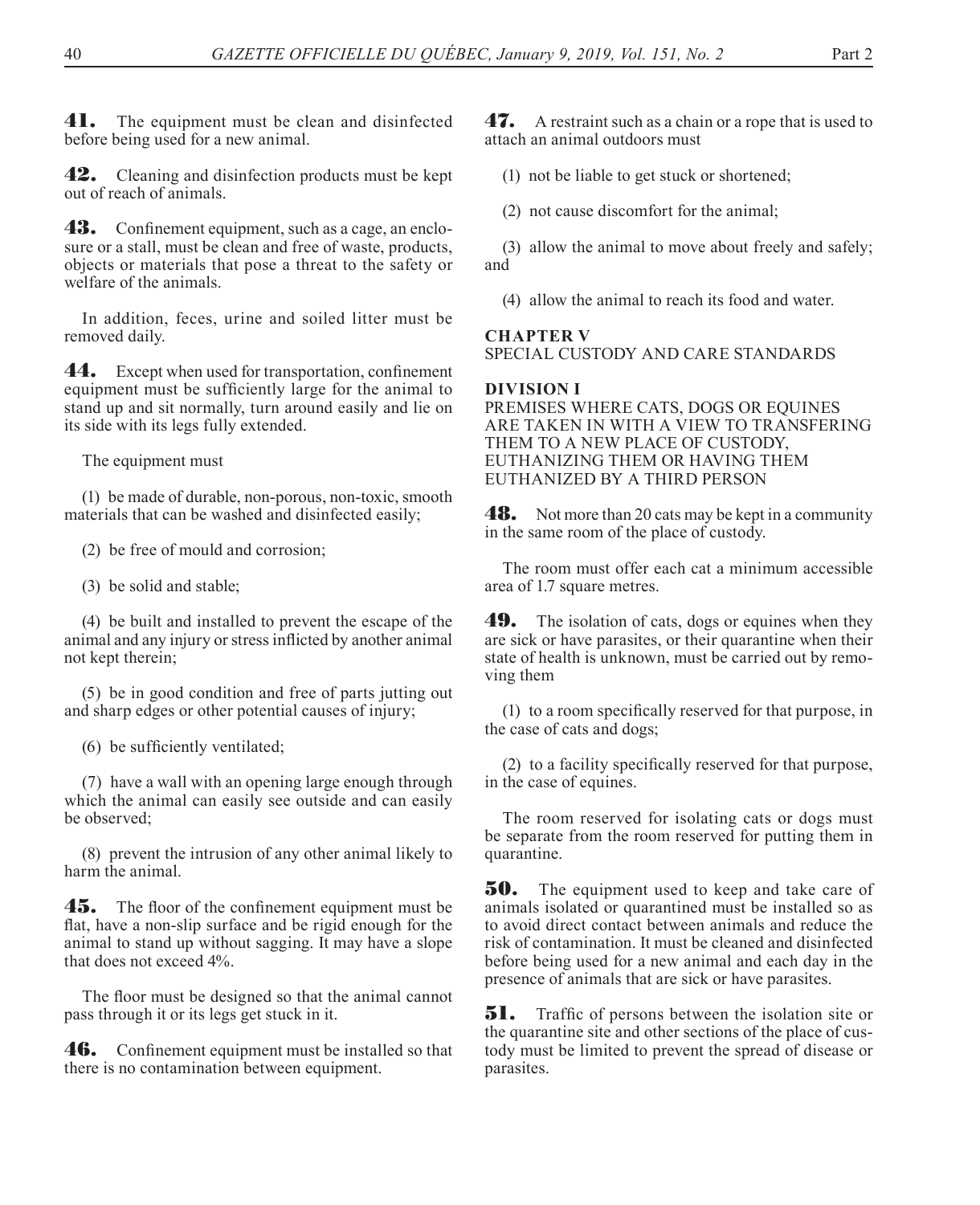Traffic must start from the site where healthier animals or animals that are more vulnerable to diseases are kept to the site where animals more likely to be sick are kept.

**52.** The operator of a place of custody must file with the Minister, not later than 31 March of each year, using the form available on the website of the Ministère de l'Agriculture, des Pêcheries et de l'Alimentation, a report on its operations for the preceding calendar year setting out

(1) the number of animals that were taken in and the reason for their admission;

(2) the number of animals that were returned to their owners;

(3) the number of animals that were adopted or transferred;

(4) out of the number of animals returned, adopted or transferred, the number of animals that, during the year in the custody of the operator, were respectively vaccinated, dewormed, identified with a permanent mark, and the number of males and females that have been sterilized;

(5) the number of animals that died, listed by probable cause;

(6) the number of animals that were euthanized and the reason for euthanasia;

(7) the minimum, maximum and average time during which animals were kept, in number of days.

#### **DIVISION II** CUSTODY OF CATS AND DOGS

**53.** Cats that are kept mostly indoors must have access at all times to a litter box that

(1) is made of a non-toxic material that can be washed and disinfected easily;

(2) is in good condition, free of parts jutting out and sharp edges or other potential causes of injury; and

(3) contains enough litter to avoid bad odors.

The soiled material must be removed daily.

**54.** Dogs kept mostly outdoors must have access at all times to a shelter that

(1) is solid and stable;

(2) is installed to protect them from bad weather;

(3) is in good condition, free of parts jutting out and sharp edges or other potential causes of injury;

(4) is made of durable, non-toxic materials;

(5) is free of mould and corrosion;

(6) has a waterproof roof and walls and a raised floor; and

(7) is sufficiently isolated and is large enough for the size of the dog so that it can turn around and easily keep warm using its body temperature.

Dogs must have access to a shaded area outside of their shelter.

**55.** Feces, urine and soiled material must be removed daily from a shelter or a park.

**56.** For the purposes of section 27, exercise must follow a protocol established by the owner or custodian of the animal. The protocol must be easily available for consultation in the place of custody.

The first paragraph does not apply to a cat or dog that is kept at liberty in a dwelling house or in a grooming salon or veterinary establishment to receive care.

57. In addition to the requirements provided for in section 28, a female must, before giving birth, be placed in a cage or an enclosure and kept there for 4 weeks after the birth of the litter. The cage or enclosure must have the following characteristics:

(1) a portion of the floor accessible to litter is full;

(2) the walls are designed or appropriate to prevent kittens or puppies from escaping or from causing themselves harm.

Litters may not be separated from their mother before the age of 8 weeks, and mothers must be able to isolate themselves from their litter if they wish.

**58.** Kittens and puppies must be kept at a temperature suitable for their biological needs and the source of heat used to warm them must not be liable to cause them injury.

**59.** For the purposes of subparagraph 7 of the second paragraph of section 44, the opening of the wall of the confinement equipment must cover most of its surface.

**60.** In addition to the requirements provided for in section 45, the floor of the confinement equipment must, if it is made of wire mesh or trellis, be coated with synthetic material, such as plastic.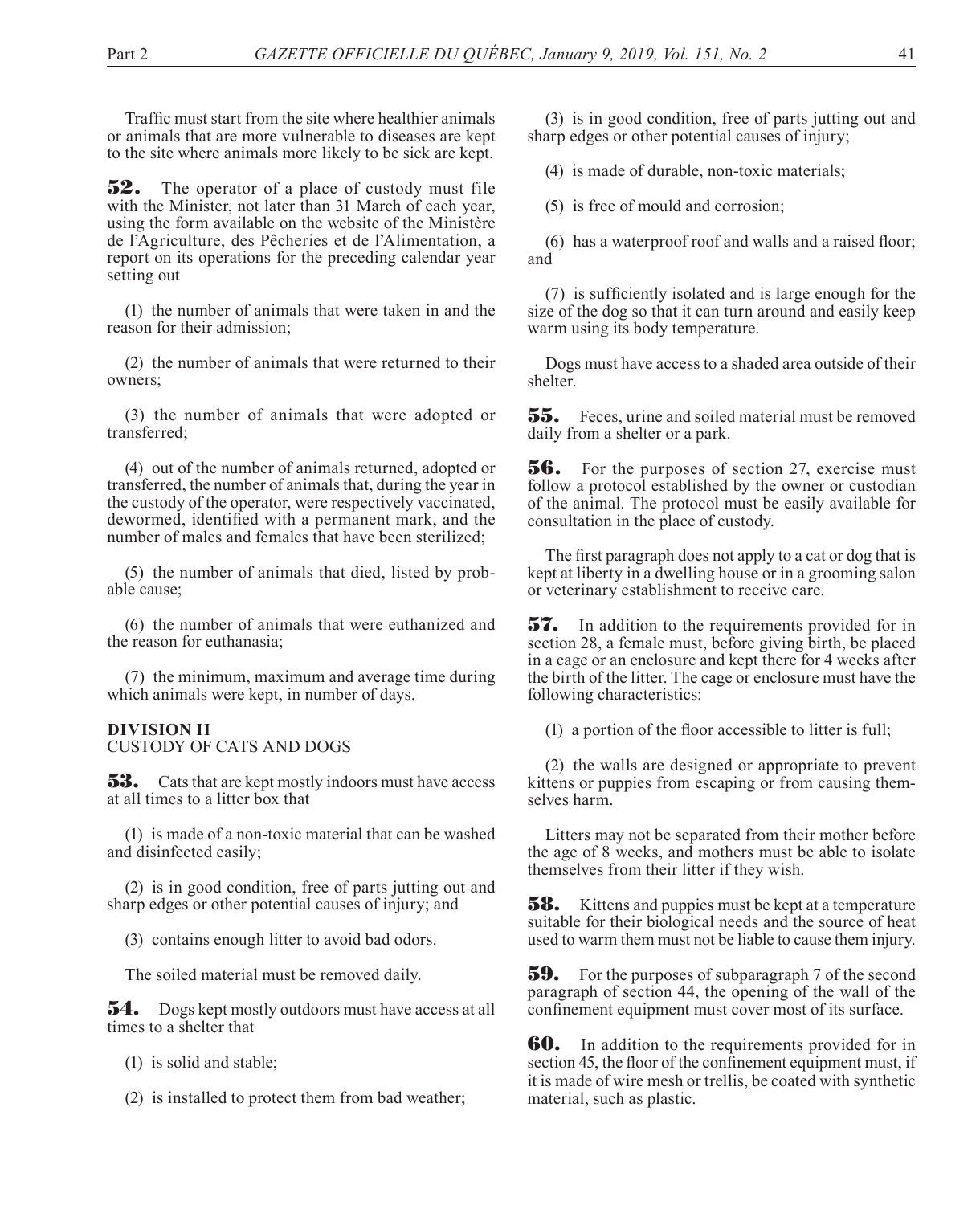**61.** The collar of a cat or dog must not hamper its breathing, or cause it pain or injury.

**62.** A muzzled dog or cat must not be left unattended.

**63.** The owner or custodian must, for each animal, enter in a register

(1) a description of the animal, including species, breed or crossbreed, colour, gender and date of birth or, if unknown, probable date of birth specifically indicated as probable;

(2) an indication that the animal has been sterilized;

(3) if the animal is identified by a permanent identifying mark, its identification code;

(4) if the animal was not born with its current owner or custodian, the reason and date of its arrival and the name and contact information of its previous owner or custodian, along with the permit number issued to the previous owner or custodian by the Minister under the Animal Welfare and Safety Act (chapter B-3.1);

(5) if the animal is female, the dates on which it gave birth and the number of kittens or puppies in each litter, whether live-born or still-born;

(6) the date of the animal's death or of its final departure to a new owner or custodian and the name and contact information of the new owner or custodian in the case of an owner or custodian referred to in subparagraph 1, 4 or 5 of the first paragraph of section 2, along with the permit number issued to the previous owner or custodian by the Minister under the Animal Welfare and Safety Act (chapter B-3.1).

The register must be kept for the entire time of ownership or custody of the animal and for 2 years following its final departure or death.

The requirement to keep a register does not apply to a person who temporarily keeps an animal under a professional services contract, such as grooming, animal board, training or veterinary care.

## **DIVISION III** CUSTODY OF EQUINES

**64.** In indoor accommodation facilities, an equine must have enough space to lie down in a normal resting posture, stand with its head fully raised, and walk forward and turn around with ease.

In a tie-stall, an equine must, despite section 25, have enough room to lie down in a normal resting posture, stand with its head fully raised and walk forward with ease.

In a free stall, there must be enough room for a dominated equine to escape from any aggression.

**65.** The floors of the stalls and stable aisles must not be slippery.

The lower portion of the walls may, despite subparagraph 1 of the first paragraph of section 37 and subparagraph 1 of the second paragraph of section 44, be made of wood.

**66.** Separate custody provided for in section 28 for a female that is to give birth must continue 2 weeks after the birth of foals.

## **DIVISION IV**

BREEDING OF RED FOXES, ARCTIC FOXES AND AMERICAN MINK

**67.** The second paragraph of section 32, concerning the daily removal of feces and urine, does not apply to the breeding site.

**68.** Sheds must be designed to offer enough space for the staff to move with ease in the sheds.

**69.** Pens must comply with the requirements provided, according to the species, in the Code of Practice for the Care and Handling of Farmed Mink or in the Code of Practice for the Care and Handling of Farmed Fox published by the National Farm Animal Care Council.

**70.** Pens for whelping and for lactation must contain nest boxes large enough to accommodate the mother and litter.

**71.** A pen housing a number of mink must be equipped with a hammock, a shelf, a platform or a nest box.

**72.** Foxes or mink introduced or reintroduced in the herd must first be placed in quarantine.

**73.** The isolation of foxes or mink when they are sick or have parasites, or the quarantine when their state of health is unknown or before being introduced or reintroduced in the herd, must take place in an area reserved for that purpose and situated away from the main herd.

**74.** The second paragraph of section 51 applies to the traffic of persons in the breeding site.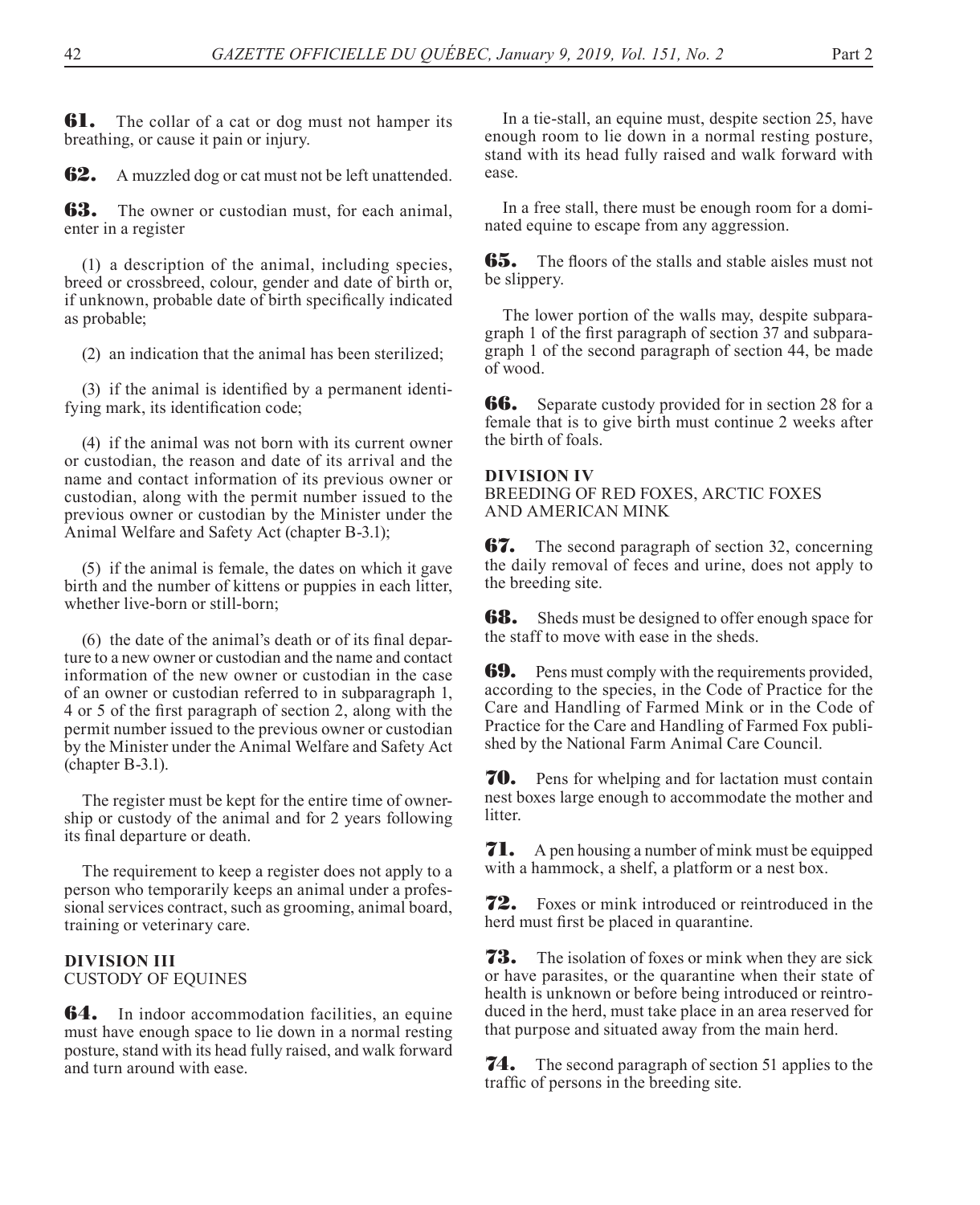#### **CHAPTER VI**

#### TRANSITIONAL, AMENDING AND FINAL

75. The pending applications for the issue or renewal of permits made under the Regulation respecting the safety and welfare of cats and dogs (chapter P-42, r. 10.1) are governed by this Regulation.

In the case of a permit for an owner or custodian of 15 to 49 cats or dogs provided for in section 1.1 of the Regulation respecting the safety and welfare of cats and dogs (chapter P-42, r. 10.1), the application for the renewal of the permit is governed as if it were an application for issue, except for the payment of the costs for opening a file.

In the case of a permit required under section 19 of the Animal Welfare and Safety Act (chapter B-3.1), the permit may be renewed in the class, from among those provided for in section 9, indicated by the applicant in the application.

76. The holder of a permit referred to in section 16 of the Animal Welfare and Safety Act (chapter B-3.1) who, at the time of coming into force of section 20 of the Animal Welfare and Safety Act (chapter B-3.1), operates a pet shop, is exempted, until the expiry or cancellation of the permit, from the requirement to hold the permit provided for in section 20 of the Animal Welfare and Safety Act (chapter B-3.1) provided that the holder files with the Minister, before the expiry date of the permit, an application for a pet shop permit.

77. The Regulation respecting the safety and welfare of cats and dogs (chapter P-42, r. 10.1) is revoked.

78. This Regulation comes into force 12 months after the date of its publication in the *Gazette officielle du Québec*, on (*insert the date that occurs 12 months after the date of publication of the Regulation*).

#### **SCHEDULE 1**

(Section 1)

## DESIGNATION OF OTHER ANIMALS COVERED BY THE ANIMAL WELFARE AND SAFETY ACT

**1.** Animals or fish within the meaning of the Act respecting the conservation and development of wildlife (chapter C-61.1) kept in captivity for breeding purposes with a view to dealing in fur or in meat or other food products:

- (1) Mammals:
- *(a)* the American bison (*Bison bison*);
- *(b)* the water buffalo (*Bubalus bubalis*);
- *(c)* the red deer or elk (*Cervus elaphus*);
- *(d)* the sika deer (*Cervus nippon*);
- *(e)* the white-tailed deer (*Odocoleus virginianus*);
- *(f)* the fallow deer (*Dama dama*);
- *(g)* the Barbary sheep (*Ammotragus lervia*);
- *(h)* the sheep (*Ovis* spp.);
- *(i)* the Arctic fox (*Vulpes lagopus*);
- *(j)* the wild boar (*Sus scrofa*);
- *(k)* the Himalayan tahr (*Hemitragus jemlahicus*);
- *(l)* the yak (*Bos grunniens*).
- (2) Birds:
- *(a)* the ostrich (*Struthio camelus*);
- *(b)* the mallard duck (*Anas platyrhynchos*);
- *(c)* the Muscovy duck (*Cairina moschata*);
- *(d)* the quail (*Coturnix coturnix*);
- *(e)* the Japanese quail (*Coturnix japonica*);
- *(f)* the bobwhite quail (*Colinus virginianus*);
- *(g)* the capercaillie (*Tetrao urogallus*);
- *(h)* the wild turkey (*Meleagris gallopavo*);
- *(i)* the emu (*Dromaius novaehollandiae*);
- *(j)* pheasants (*Phasianus* spp.);
- *(k)* francolins (*Francolinus* spp.);
- *(l)* the greater rhea (*Rhea americana*);
- *(m)* the swan goose (*Anser cygnoides*);
- *(n)* the greylag goose (*Anser anser*);
- *(o)* partridges (*Alectoris* spp.);
- *(p)* the rock dove (*Columba livia*);